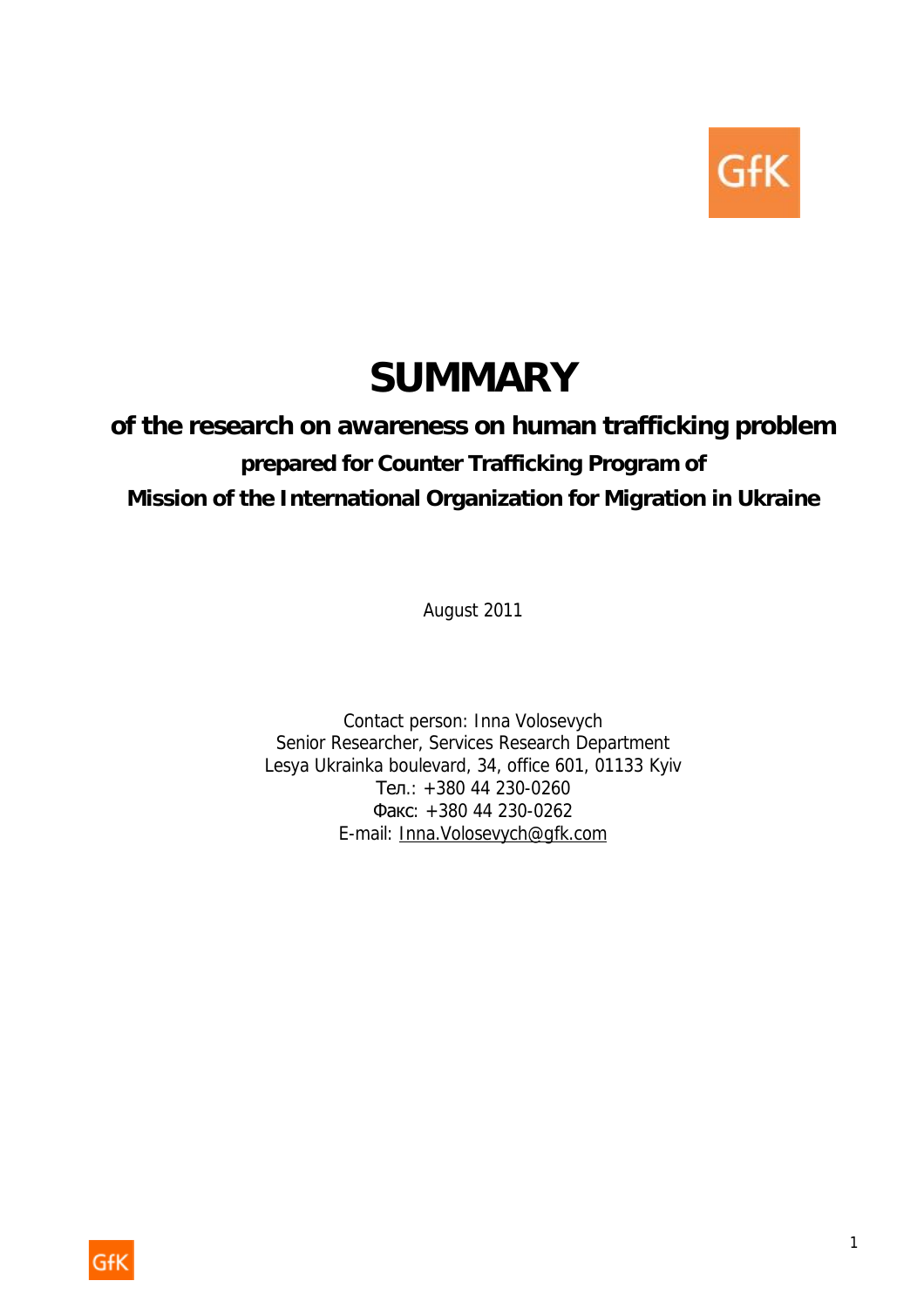# **Contents**

| 2.1.                                                 |                                                                          |  |  |  |  |  |
|------------------------------------------------------|--------------------------------------------------------------------------|--|--|--|--|--|
| 2.2.                                                 |                                                                          |  |  |  |  |  |
| 2.3.                                                 |                                                                          |  |  |  |  |  |
| 3. Level of awareness on human trafficking problem 4 |                                                                          |  |  |  |  |  |
| 3.1.                                                 | Level of awareness on different forms of human trafficking  6            |  |  |  |  |  |
| 3.2.                                                 |                                                                          |  |  |  |  |  |
| 3.3.                                                 |                                                                          |  |  |  |  |  |
| 3.4.                                                 | Level of awareness of methods for protecting oneself from a situation of |  |  |  |  |  |
|                                                      |                                                                          |  |  |  |  |  |
|                                                      |                                                                          |  |  |  |  |  |
| 4.1.                                                 |                                                                          |  |  |  |  |  |
| 4.2.                                                 | Living conditions increasing risk of human traffficking situation 8      |  |  |  |  |  |
| 4.3.                                                 |                                                                          |  |  |  |  |  |
| 4.4.                                                 |                                                                          |  |  |  |  |  |
|                                                      |                                                                          |  |  |  |  |  |
|                                                      |                                                                          |  |  |  |  |  |
| 6.1.                                                 | Which information should be disseminated to prevent                      |  |  |  |  |  |
|                                                      | human trafficking?                                                       |  |  |  |  |  |
| 6.2.                                                 | What are the target audiences for such information?11                    |  |  |  |  |  |
| 6.3.                                                 | Which communication channels are the most effective?11                   |  |  |  |  |  |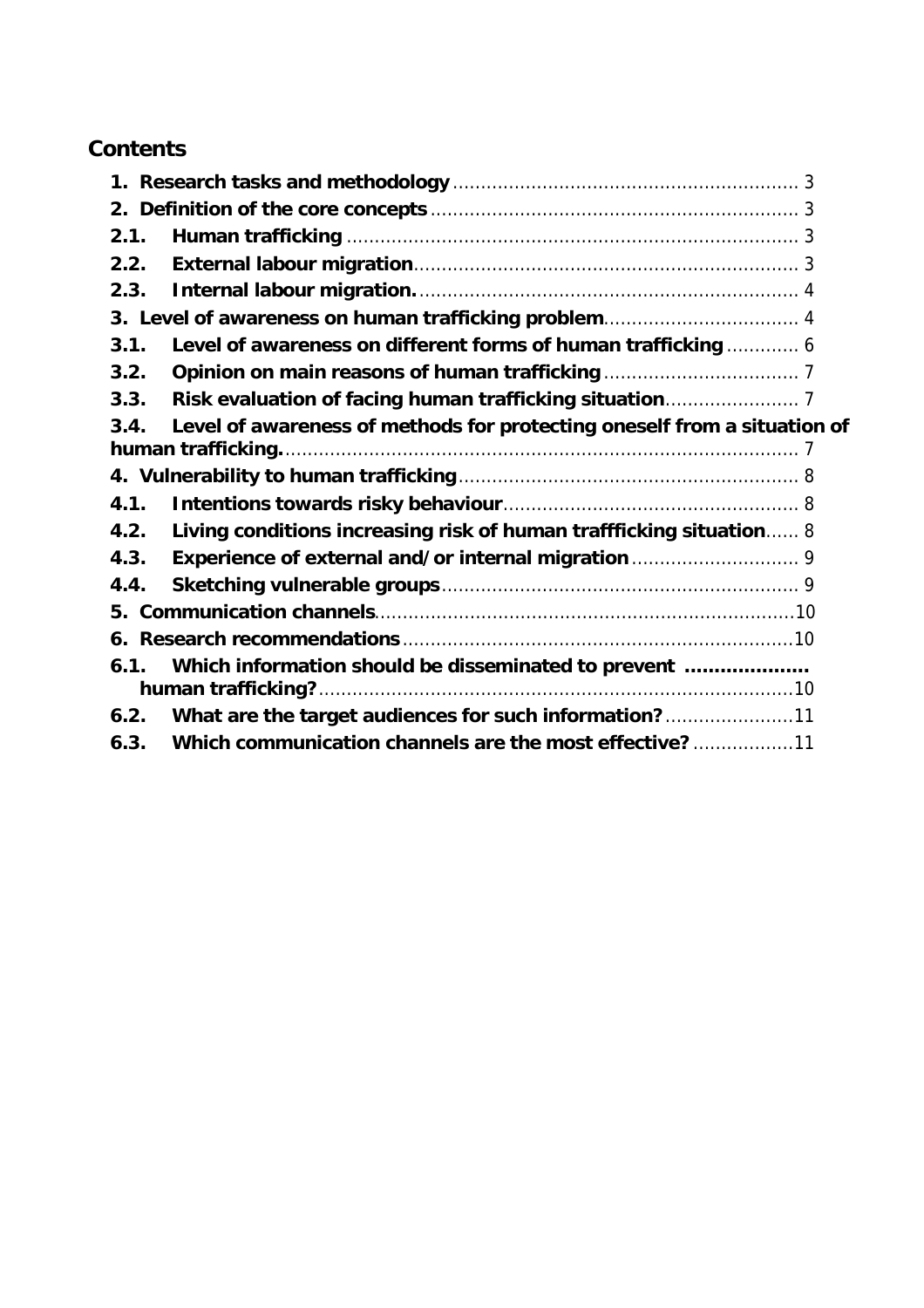# **1. Research tasks and methodology**

In April-July GfK Ukraine carried out the research on awareness of Ukrainian citizens' on different forms of human trafficking for Counter Trafficking Program of Mission of the International Organization of Migration in Ukraine (hereinafter referred as IOM).

Main research question are the following:

- < Which information should be disseminated to prevent human trafficking?
- < What are the target audiences of such information?
- < Which communication channels are the most effective?

Research data was collected via personal interviewing of the Ukrainian population at respondent's home. The interviewing was carried out in May-June 2011. Interview results are analyzed on three levels:

- < Population of Ukraine aged 14-65 years old;
- < Six macro-regions of Ukraine: West, Centre, Kyiv city, North, East, South;
- < Target administrative units which are planned to be covered by special activities of IOM: АR Crimea, Dnipropetrovsk, Lviv, Mikolayiv, Ternopil, Kharkiv regions.

Research sample makes up 2500 respondents:

- < 1000 respondents were interviewed within national sample representative for Ukrainian population aged 14- 65 years old by administrative units, size of settlement and gender-age structure according to State Statistical Committee of Ukraine data as of 1 January 2010;
- < Besides, in six target administrative units a buster (additional) sample containing 1500 respondents was interviewed, designed specially to interview 300 respondents in every administrative unit in frames of both samples. Sample is representative for every administrative unit by size of settlement and gender-age structure according to State Statistical Committee of Ukraine data as of 1 January 2010.

Duration of the interview made up approximately 20 minutes.

# **2. Definition of the core concepts**

#### **2.1. Human trafficking**

According to the Palermo Protocol of the UN Convention trafficking in persons lies in combination of three basic components; each of them can be found in the list given in the definition:

- < actions as: "recruitment, transportation, transfer, harbouring or receipt of persons";
- < by means of "the threat or use of force or other forms of coercion, of abduction, of fraud, of deception, of the abuse of power or of a position of vulnerability or of the giving or receiving of payments or benefits to achieve the consent of a person having control over another person, for the purpose of exploitation";
- < aiming at exploitation shall include "at a minimum, the exploitation of the prostitution of others or other forms of sexual exploitation, forced labour or services, slavery or practices similar to slavery, servitude or the removal of organs ".

In this research the external (international) and internal (in borders of one country) human trafficking is differentiated.

# **2.2. External labour migration**

-

According to IOM definition<sup>1</sup> external labour migration is generally defined as a cross-border movement for purposes of employment in a foreign country.

<sup>1</sup> <http://www.iom.int/jahia/Jahia/about-migration/developing-migration-policy/migration-labour/labour/cache/offonce>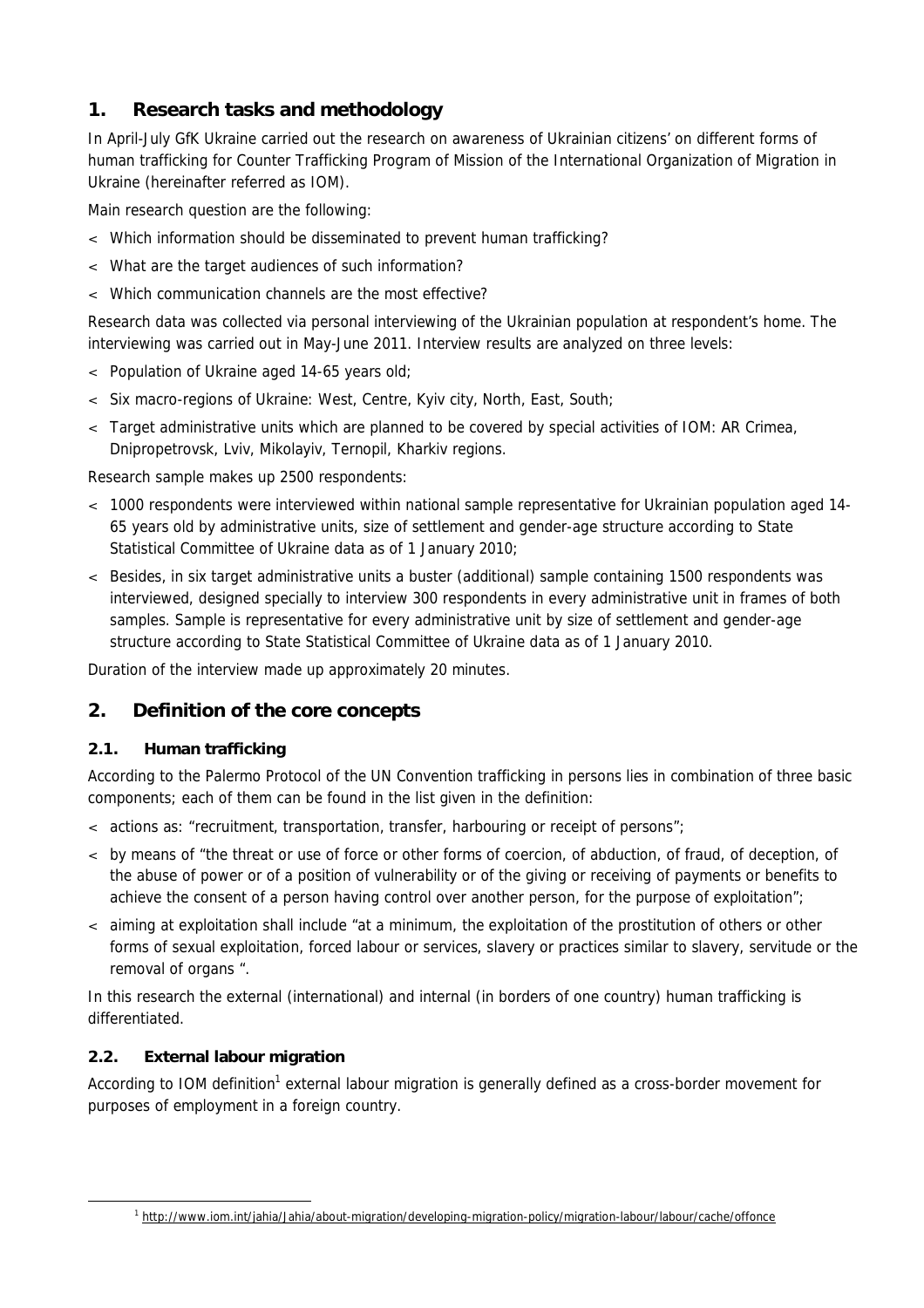#### **2.3. Internal labour migration.**

According to previous definition internal labour migration is a movement for purposes of employment to other settlements of the same country (not including commuting that allows to return home every day).

# **3. Level of awareness on human trafficking problem**

In this research the following indicators of awareness on human trafficking problem were singled out:

- < Level of awareness on different forms of human trafficking;
- < Opinion on main reasons for human trafficking;
- < Evaluation of risk to find oneself in a situation of human trafficking;
- < Level of awareness of methods for protecting oneself from a situation of human trafficking.

#### The question emerging is: **does awareness on human trafficking problem have impact on intentions towards risky behaviour in context of human trafficking?**

In this research index of intentions towards risky behaviour in context of human trafficking was calculated based on following parameters:

- < Intentions towards external labour migration (plans and desires to get employed abroad, readiness to cross the border illegally and get employed illegally, readiness to go to any unchecked employer, preferred spheres of employment);
- < Intentions towards internal labour migration (plans and desires to get employed in other settlements, readiness to get employed illegally, to go to any unchecked employer, preferred spheres of employment);
- < Potential consent on breaking his/her rights by employer (taking away of the passport, limitations of movement, untimely payment, etc.);
- < (only for women) Intention to marry a foreigner to move abroad.

Each of the risky intentions corresponds to a certain sum of points and the summary index calculated accordingly.

By means of correlation analysis it was revealed that **level of awareness on forms of human trafficking, opinion on main reasons of human trafficking and level of awareness of methods protecting oneself from a situation of human trafficking do not influence the intentions towards risky behaviour**. So for the majority of people knowledge about human trafficking is purely theoretical and they do not apply it to their own living conditions.

Intentions towards risky behavior are correlated with the following factors:

- < **Evaluation of risk to find oneself in a human trafficking situation:** those who deny the possibility to find themselves in a human trafficking situation ("this won't ever happen to me") are more inclined to perform risky behavior than those who recognize such a possibility ("perhaps it might happen to me" or "difficult to answer"). This means that communication of human trafficking situations as close and real would have the most impact on intentions towards risky behaviour: one should be informed that not only marginal layers of population become victims of such situations but ordinary and experienced people do, and one is drawn into such a situation by people one trusts – close people, friends, colleagues, employers, etc.;
- < **Age**: younger respondents are more inclined to perform risky behaviour than older ones;
- < **Experience of external and/or internal labour migration:** former migrants are more inclined to perform risky behaviour than those who do not have experience of labour migration. One can assume that labour migration experience should have learned people to be careful, but practice shows the opposite tendency: if a labour migrant wasn't involved into situation of human trafficking and he/she returned home safely with earned money he/she becomes more inclined to perform risky practices in future. Importance of the informational work within the former migrants is proved also by the fact that they show an example and tell stories about their successful trips to other people thus facilitating engagement into risky practices of more people;
- < **Family status:** single/divorced/widow respondents are more inclined to perform risky behaviour than married ones;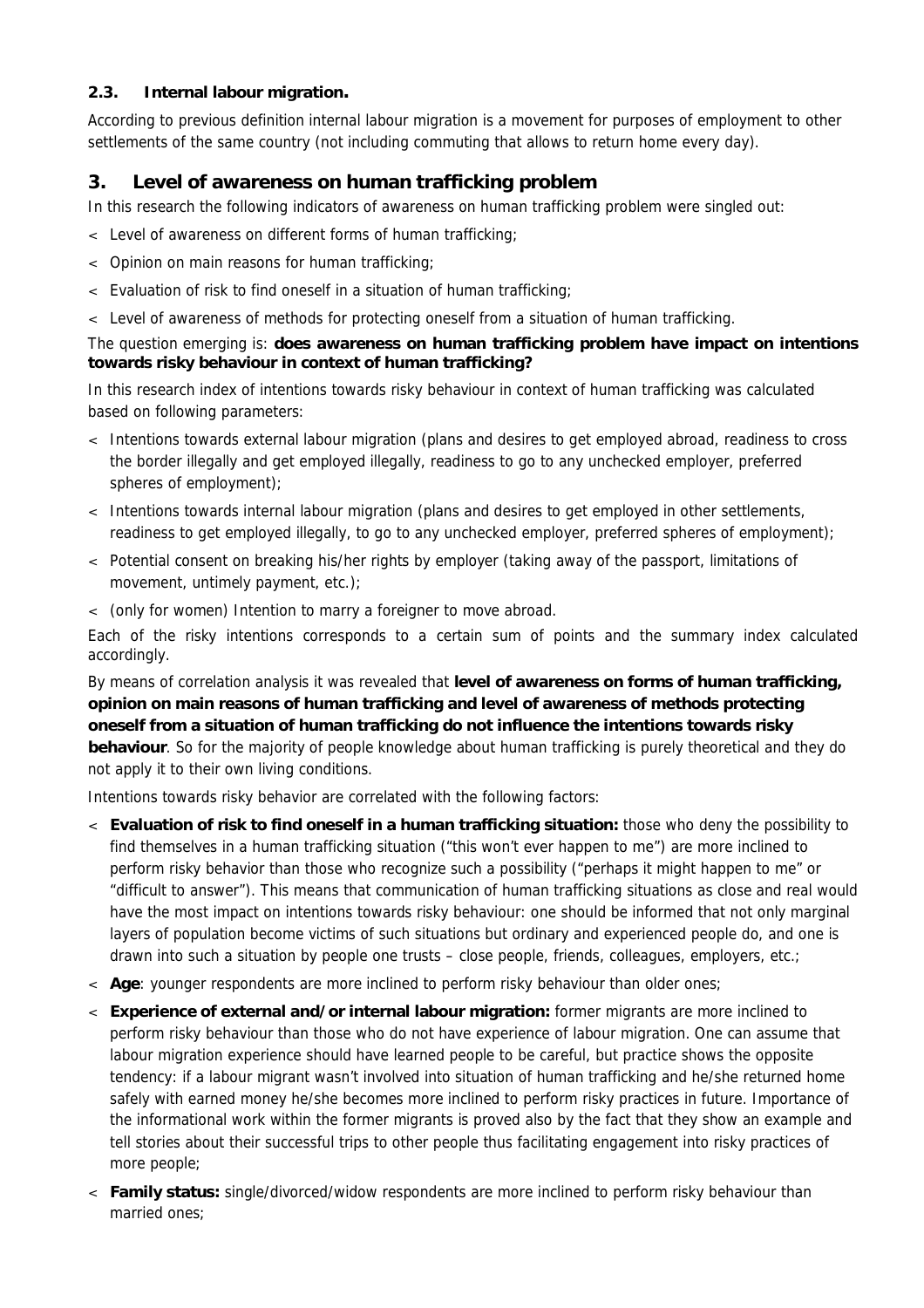- < **Debts or credits:** those who have debts or credits are more inclined to perform risky behaviour;
- < **Gender:** men are more inclined to perform risky behaviour than women;
- < **Education:** respondents with secondary education are more inclined to perform risky behaviour than those who have higher one;
- < **Conflicts or psychological tension in the family** the more is the frequency of conflicts in the family the more is the inclination to perform risky behaviour.

Correlation coefficients of these factors' impact on intentions to perform risky behaviour in the context of human trafficking are presented on Picture 1.



*Picture 1. Factors impacting intentions towards risky behaviour<sup>2</sup>*

At the same time the fact that the awareness of people in forms, reasons and methods of protection from human trafficking doesn't influence intentions towards risky behaviour doesn't mean that dissemination of the corresponding information is useless. This means only that **corresponding information should be disseminated the way that recipients imagined the reality of the human trafficking situations in their lives**.

Below we will outline the gaps that exist in awareness of population about the human trafficking.

-

<sup>&</sup>lt;sup>2</sup> On the picture modular meanings of Spearman's rank correlation coefficient are presented. Correlation coefficient is a measure of statistical interconnection between two values. Correlation coefficient can take values from 0 (absence of interconnection between variables) up to 1 (absolute interconnection: if changing one value on x, other value changes on y).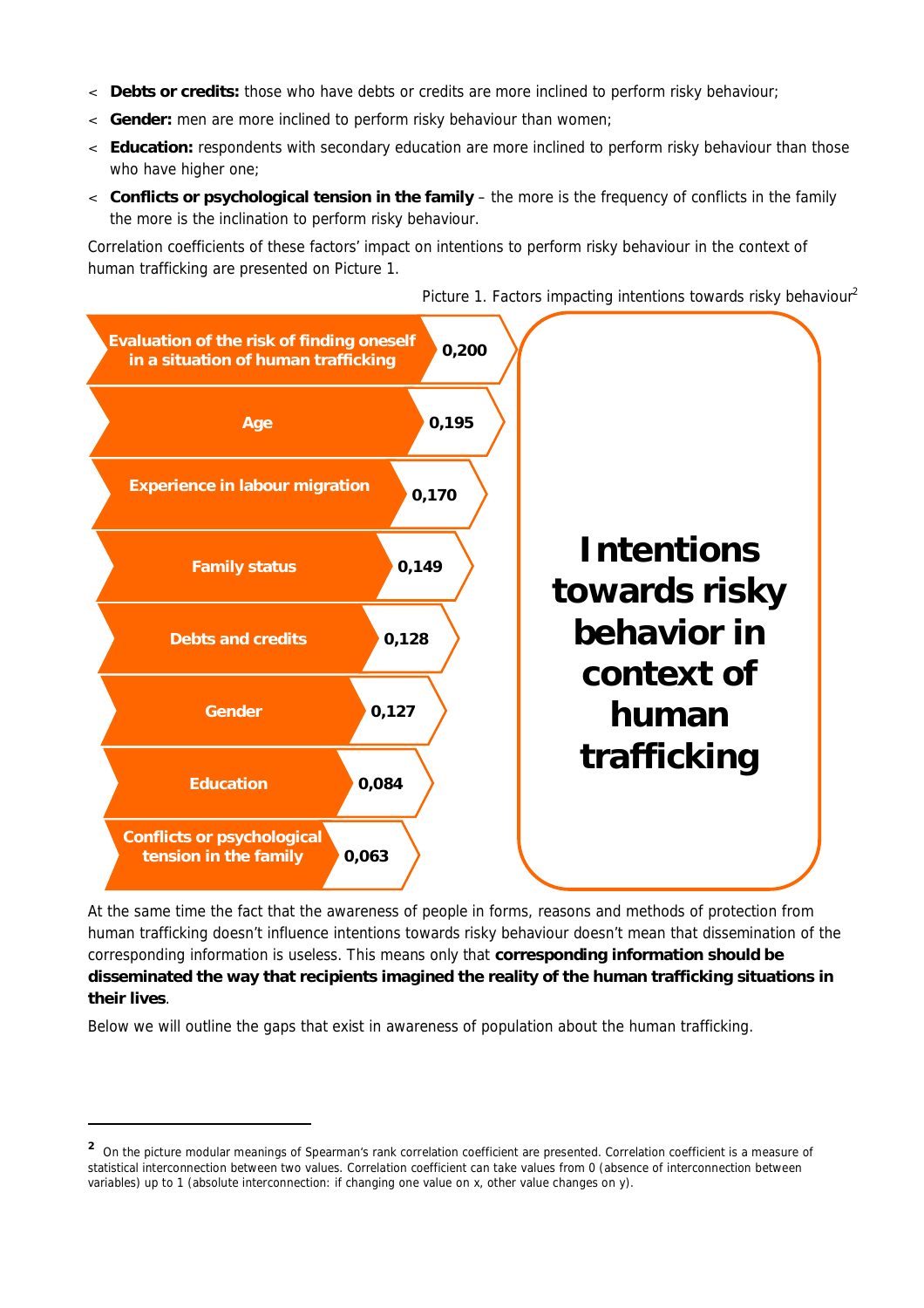#### **3.1. Level of awareness on different forms of human trafficking**

Within the forms of human trafficking most often Ukrainians have heard of the situations of sale or involvement into sexual slavery (92%), a bit less often respondents heard of sale or involvement into labour slavery (82%) and even less often – of sale or involvement children into forced beggary, use in porno-business and for other commercial aims (74%) and illegal adoption of children aiming at their further exploitation (67%). Inhabitants of the Central, Northern and Western regions (which are more inclined towards risky behaviour as we'll see further) have heard of different forms of human trafficking more often than inhabitants of East and South.

Majority of population knows that situations of human trafficking can happen to Ukrainians in Ukraine as well as abroad, though about 20% within those who heard of any form of human trafficking mistakenly consider that such situations happen abroad more or hesitate with answer (Kyivites are the ones to express this opinion most often).

More than 50% of population knows that a person of any age and gender can become a victim of different forms of human trafficking, and an under aged girl as well as adult woman can be involved into sexual slavery. With that about a third of population does not believe the fact that people over 45 years old can become victims of human trafficking (mostly Kyivites).

People with experience of external and/or internal labour migration are more aware of different forms of human trafficking though as we saw earlier this does not impact their intention towards risky behaviour.

Within men and women there is no significant difference in level of awareness in different forms of human trafficking.

*Diagram 1. To your mind do these situations happen or might happen to Ukrainians: in Ukraine or while going abroad, or in Ukraine, or abroad? % by population of Ukraine*

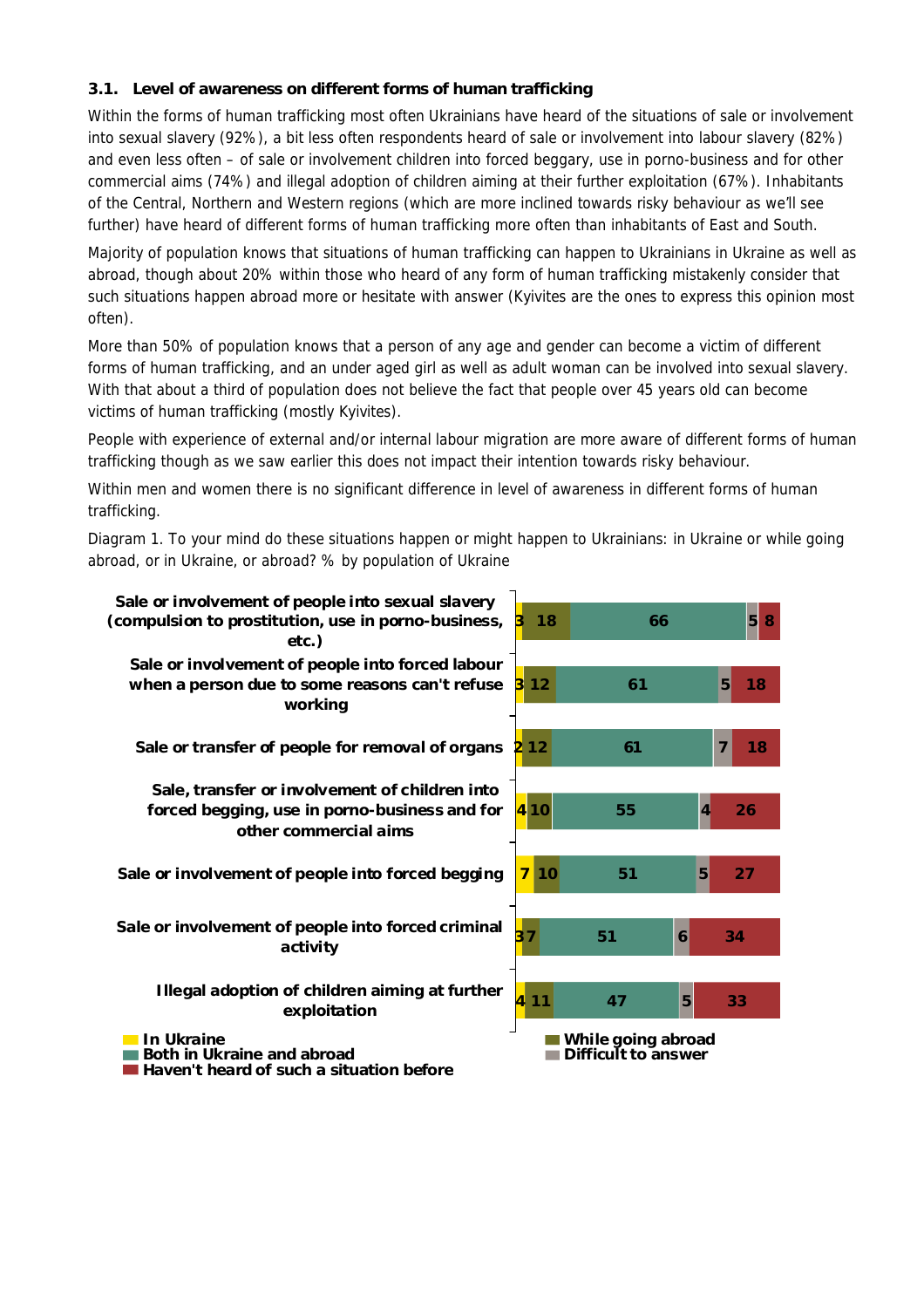#### **3.2. Opinion on main reasons of human trafficking**

44% of population know that one can face a human trafficking situation via illegal migration or employment abroad, 31% - via debts, 28% - via kidnapping, 20% - via marriages with foreigners, 16% - via illegal employment in Ukraine, 9% - via sale by friends or relatives, 31% of population pointed to all of the reasons.

Between men and women there is no significant difference by level of awareness about main reasons of human trafficking. Opinion of people that have experience in external and/or internal labour migration doesn't differ from the national one.

#### **3.3. Risk evaluation of facing human trafficking situation**

70% of population fully exclude possibility to face situation of human trafficking – there are more people with such opinion in West, South and East and less in Kyiv city, North and Centre. 67% of people with experience in external and/or internal labour migration fully exclude possibility to face situation of human trafficking – by this indicator they insignificantly differ from general population in spite of heightened intention towards risky behavior.

Majority of answers on the question about reasons of such a position concern external migration: 45% exclude risk of human trafficking due to the fact they do not go abroad, other 20% due to the reason they do not go to other countries illegally (such answers are mostly characteristic of South). About half of answers reveal confidence in oneself: 24% pointed out that they have business only with reliable organizations and people (people with experience in external and/or internal labour migration answer this way more often), 15% - that they do not have debts and/or need in doubtful earnings, 14% - that they do know how to protect themselves from human trafficking (such answers are more spread in Kyiv city, East and Centre). A widely-spread one is position of exclusion of oneself from the risk group: 21% suppose that they do not belong to the risk group by gender or by age and the same number simply do not believe that this can happen to them (such answers are mostly spread in East and also within men).

At the same time a relative majority of those who do not exclude possibility to face situation of human trafficking could not answer why they suppose so (46%), another 22% answered that they belong to risk groups by gender or age, 16% - do not know how to protect themselves from human trafficking, 10% - that they are employed by different people and do not know what to expect from them.

#### **3.4. Level of awareness of methods for protecting oneself from a situation of human trafficking.**

52% of population know that in case of facing situation of human trafficking abroad one can count on help from embassy or consulate of Ukraine, 39% - on help of local law-enforcement authorities, 36% - on help of international organizations, 32% - on help of Interpol, 24% - on help of hot-line for preventing human trafficking in other countries. Besides, 25% of population do not trust the help of any organization and suppose that in facing human trafficking situation one can count only for oneself or relatives and friends (people with experience of external and/or internal labour migration most often do not believe in any help – 35%). Men do not believe in help of any organization more often than women.

In case of facing a situation of human trafficking in Ukraine 47% of people know that they can count on help from Ukrainian militia, 32% - on help from hot-line for preventing human trafficking in Ukraine, 30% - on help of Centres for social services for family, children and youth in Ukraine, 29% - on help of international organizations, 27% - on help of Ukrainian non-governmental organizations. Besides, 40% of population do not trust help of any organization and suppose that in facing human trafficking situation one can count only for oneself or his/her relatives and friends (people with experience in external and/or internal labour migration most often do not believe in any help – 53%). Again men do not believe in help of any organization more often than women.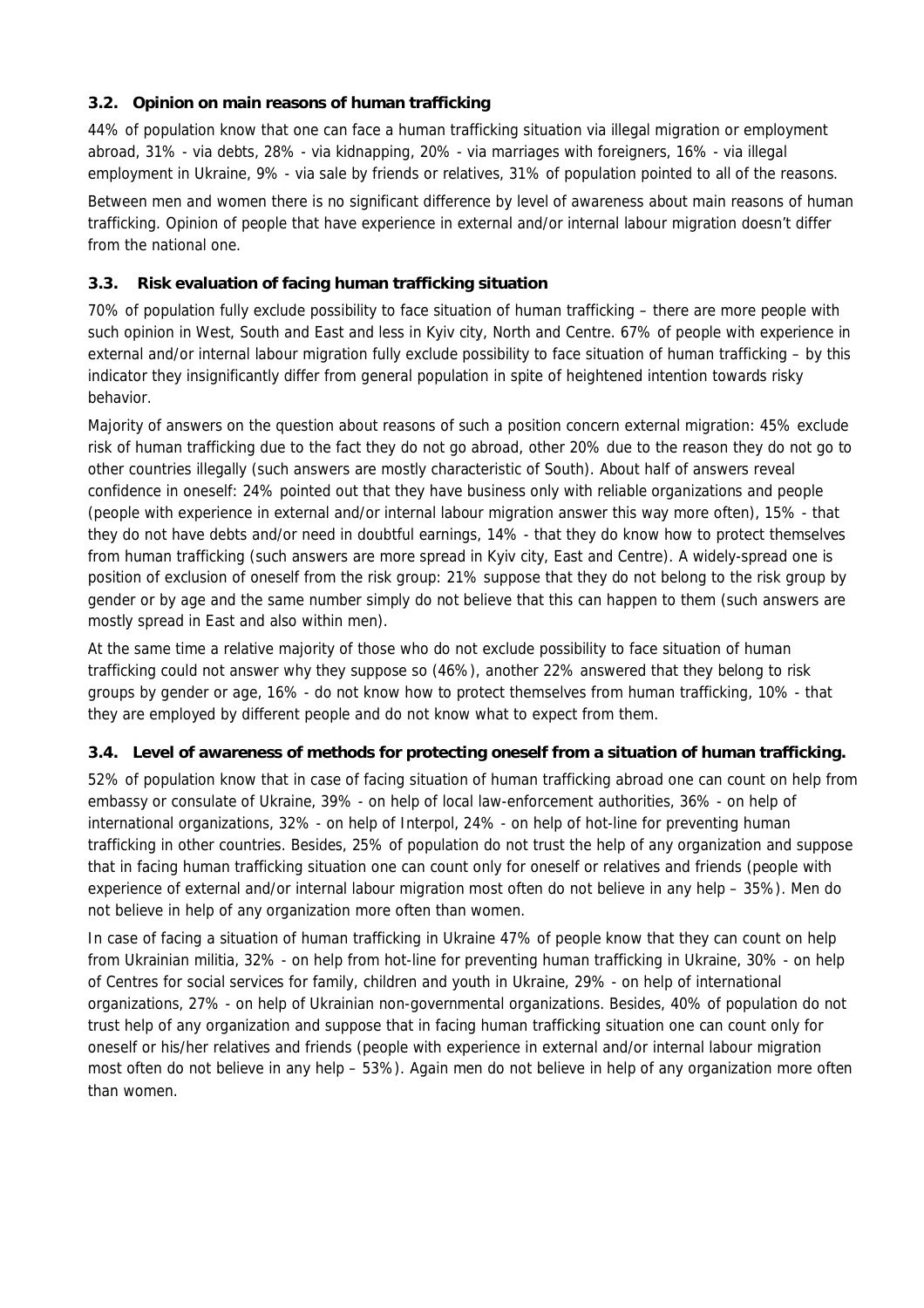More than a third of respondents (from 30% to 54%) consider following means of protection from human trafficking to be effective:

- < Go abroad only legally (women consider this mean to be effective more than men);
- < During foreign travels not to give anyone one's passport;
- < To work abroad only by officially signed contract;
- < In any travels leave relatives or friends contact information going to any travels, make agreements about timing of telephone contact and code words that would allow them to realize that you are in danger.

Less than a fourth of population trusts in effectiveness of such means as "employment abroad only with the help of the firms that have appropriate license", "during travels abroad to have telephone numbers of Ukrainian embassy, local police and/or organizations that give help in situations of human trafficking", "during foreign travels to have several copies of international passport and to leave one copy to relatives or friends at home", "during travels in Ukraine to have telephone numbers of Ukrainian organizations that give help in situations of human trafficking".

# **4. Vulnerability to human trafficking**

In this research following criteria to sketch vulnerable groups in context of human trafficking were singled out: **intentions towards risky behaviour** (in particular, towards labour migration, risky employment, marriage with foreigners); **living conditions increasing risk of human trafficking situation** (financial difficulties, debts, low level of education, family illbeing, younger and middle-aged age categories; **experience of internal and/or external labour migration**. There is a direct correlation dependence between these criteria, i.e. living conditions that increase risk of facing human trafficking situation and also experience of labour migration facilitate intentions towards risky behaviour.

#### **4.1. Intentions towards risky behaviour**

9% of Ukrainian population plan to go abroad in search of living or seek such possibilities, about a third of them admit possibility of illegal cross of the border, 78% would agree on illegal employment in any sphere of occupation (most often in agriculture), 13% are ready to go to work on any employer who would offer an attractive payment.

6% of Ukrainian population are planning to go to other Ukrainian settlements in search of living or seek such possibilities, (3% of population are seeking possibilities to earn both abroad and in Ukraine). 28% of them admit possibility of illegal employment without a contract, 17% are ready to go to work on any employer who would offer an attractive payment.

24% of Ukrainian population would tolerate penalties for making failures in work, 16% - limitations of movement, 11% - untimely payment and work in illegal enterprise and 3% - taking passport away by employer.

2% of female population of Ukraine plan or seek for possibilities to marry a foreigner.

Citizens of Central region are more inclined towards risky behavior, citizens of North and West are on the second place, and citizens of East, South and Kyiv are much less inclined.

# **4.2. Living conditions increasing risk of human traffficking situation**

We have singled out following living conditions that increase risk of facing human trafficking situation despite of the fact whether a respondent is inclined towards risky behavior or not: being in a junior age group, tough material state and having debts, secondary education, conflicts or psychological tension in the family, presence of family members who abuse alcohol and/or drugs, presence of family members with criminal records.

At the same time during research process it became evident that persons with mentioned characteristics are more inclined to risky behaviour in context of human trafficking. Thus gradation of regions by inclination to risky behaviour is close enough to the part of population forced to save on food and/or on clothes – there are more such people in the Centre, least in Kyiv city (see Map 1). Significant regional differences are observed only by material state and fact of debts, by other indicators of living conditions that increase risk of facing human trafficking situation there is no significant difference between regions. By living conditions that increase risk of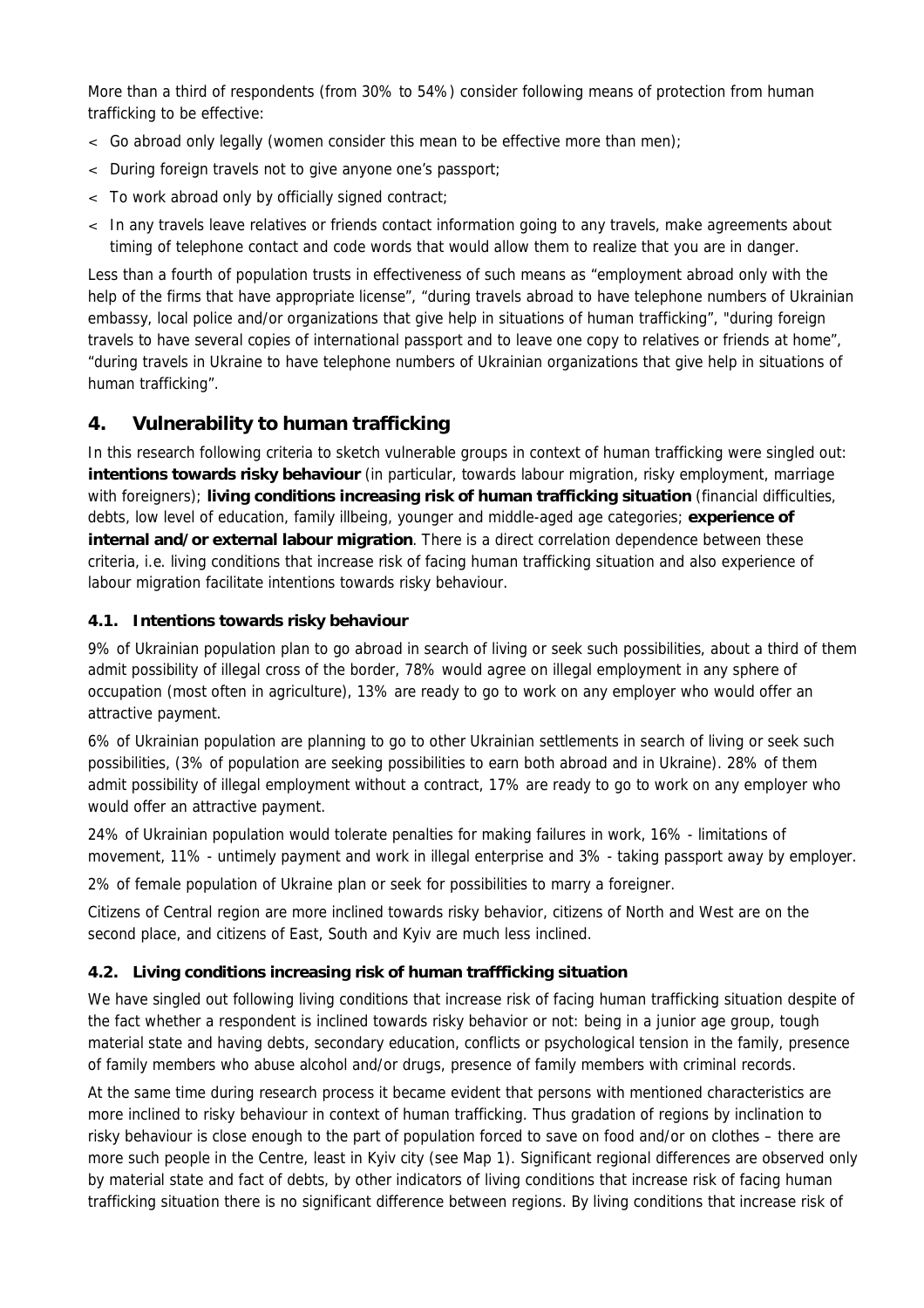facing human trafficking situation there is a difference between men and women: there are more persons aged 55-65 and having higher education within women.



*Map 1. Share of population that saves on food and/or clothes in different Ukrainian regions* 

# **4.3. Experience of external and/or internal migration**

10% of population already had experience of labour migration, 11% - experience of internal labour migration, 3% - experience of both internal and external labour migration (they were joined in one group "Former migrants" that makes up 18% of population). About third of them plan or seek possibilities to move in search of leaving abroad or in borders of Ukraine, another words they lead a migration way of life. External migration experience increases inclination to risky behaviour during external migration, and internal migration experience increases inclination to risky behaviour during internal migration.

At West, North and Centre part of people with external migration experience makes up 13-16%, and in other regions – 6-8%. Part of former internal migrants is the same in every region – it is evident that internal migrants go more often to the closest big city.

72% of Former migrants are men, they are younger than general population, there are more people with professional or secondary education within them. They have debts and credits more often than general population and also witness more conflicts or psychological tension in the family.

#### **4.4. Sketching vulnerable groups**

As far as there are many criteria of vulnerability we did not put ourselves as a task to define an absolute threshold of vulnerability, i.e. the minimum number of criteria that allows to define a person as a vulnerable one. Instead we propose to single out vulnerable groups by relative indicator – when a total meaning of vulnerability criteria is higher than average for population of Ukraine.

According to these criteria most part of vulnerable groups within the population is observed in the Centre, North is on the second place, then comes West, East, South and Kyiv-city.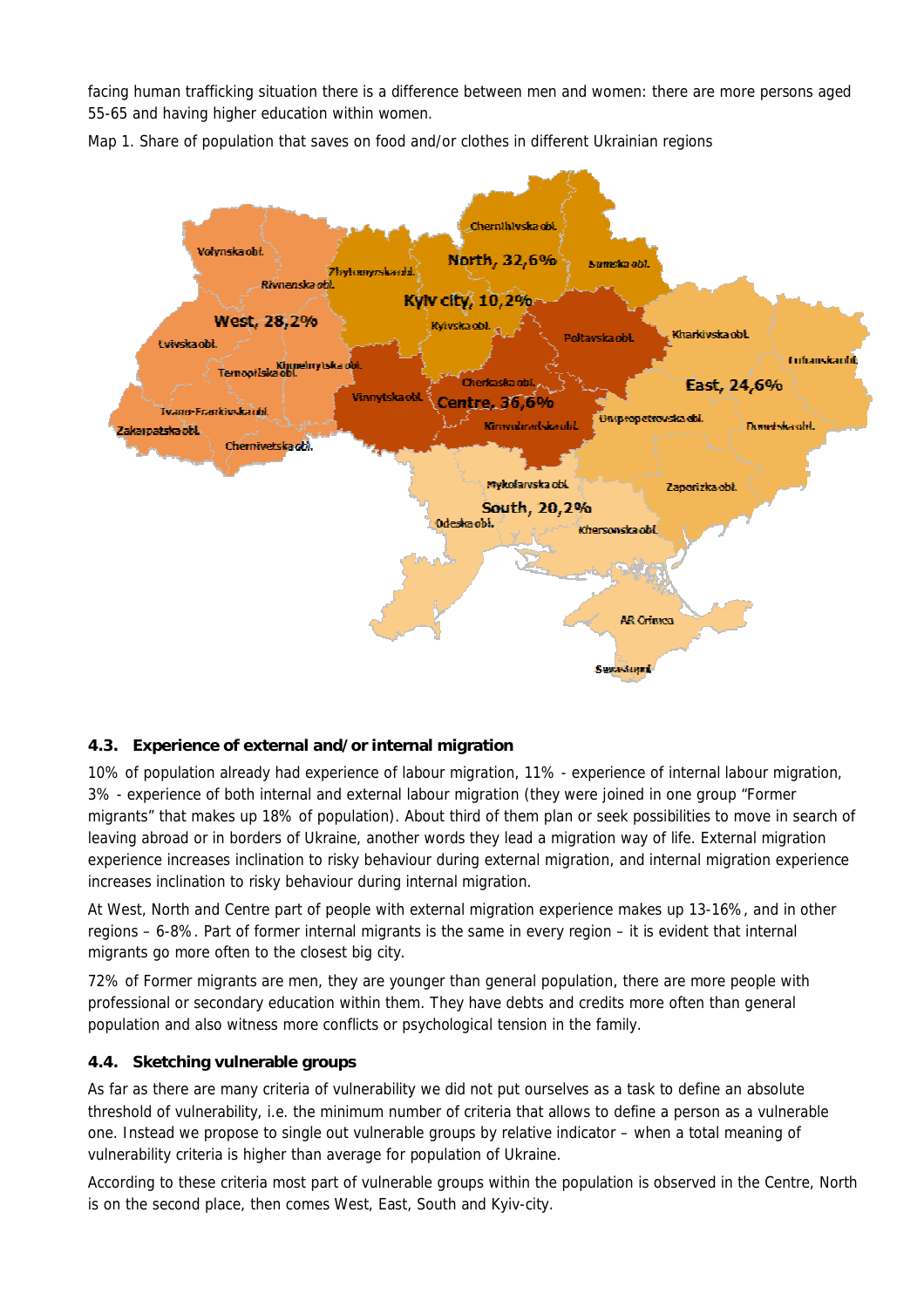*Table 1. Share of vulnerable groups within population, %*

| Vulnerable groups                                                                                                                           | West | Kyiv | South | <b>North</b> | East | Centre | Total |
|---------------------------------------------------------------------------------------------------------------------------------------------|------|------|-------|--------------|------|--------|-------|
| Population with indicators of intentions towards<br>risky behavior higher than average meanings                                             |      | 31   | 26    | 45           | 29   | 56     | 38    |
| Population with indicators of living conditions that<br>increase risk of facing human trafficking situation<br>higher than average meanings |      | 20   | 37    | 36           | 34   | 42     | 35    |
| Former migrants                                                                                                                             |      | 15   | 18    | 24           | 15   | 23     | 18    |
| Do not belong to any of these vulnerable groups                                                                                             |      | 49   | 50    | 26           | 43   | 23     | 37    |

# **5. Communication channels**

Ukrainians rather trust than don't information on labour migrants received from law-enforcement authorities, church, state authorities of national level and international organizations, Ukrainian non-governmental organizations and local authorities. The same information received from employment agencies, marriage agencies, unknown people who have experience of travels abroad, and well-known persons people rather don't trust than do.

TV remains the most popular mass media in Ukraine that is used as a channel to receive information by 95% of Ukrainians, about 40% of population also regularly receive information from radio, local and national press and Internet. Men more often than women use Internet, and women use TV and press more often (this is partly explained that among women there are more elderly ones).

TV and Internet are leading by level of users trust in all of the regions except Centre where the most trust is given to local press. Men trust Internet more, women – the TV.

Within whole population as well as within inhabitants of all of the regions and vulnerable groups representatives leaders of the TV broadcasting is are Inter, 1+1, STB, ІСТV, TRK Ukraina and Novy Kanal, leader of Internet news space is ukr.net, leaders of radio broadcasting are Hit FM, Russkoe Radio, Nashe Radio, Chanson and Luks FM, leaders of the social and political weekly editions are "Facty and Commentarii", "Segodnia", "Komsomolska Pravda".

# **6. Research recommendations**

# **6.1. Which information should be disseminated to prevent human trafficking?**

- < First of all people should be informed that any person might become a victim of human trafficking in relatively ordinary living conditions: experienced migrants, men and women, young and old, etc. Also it is worth stressing that people are drawn into these situations predominantly by those whom they trust (close people, friends, colleagues, employers, etc.). Until people are aware of personal danger of human trafficking they do not take this risk into consideration and act accordingly;
- < According to revealed gaps in awareness of population it is recommended to inform it more about:

•Labour slavery, that any person of any age and gender can become a victim;

• Trafficking of children;

• Internal human trafficking and conditions of facing corresponding situations (in particular about the danger of illegal employment in different spheres);

• Necessity to have telephone numbers of organizations that give help in situations of human trafficking in foreign travels as well as in travels in borders of Ukraine;

• Real cases of help by IOM and similar organizations;